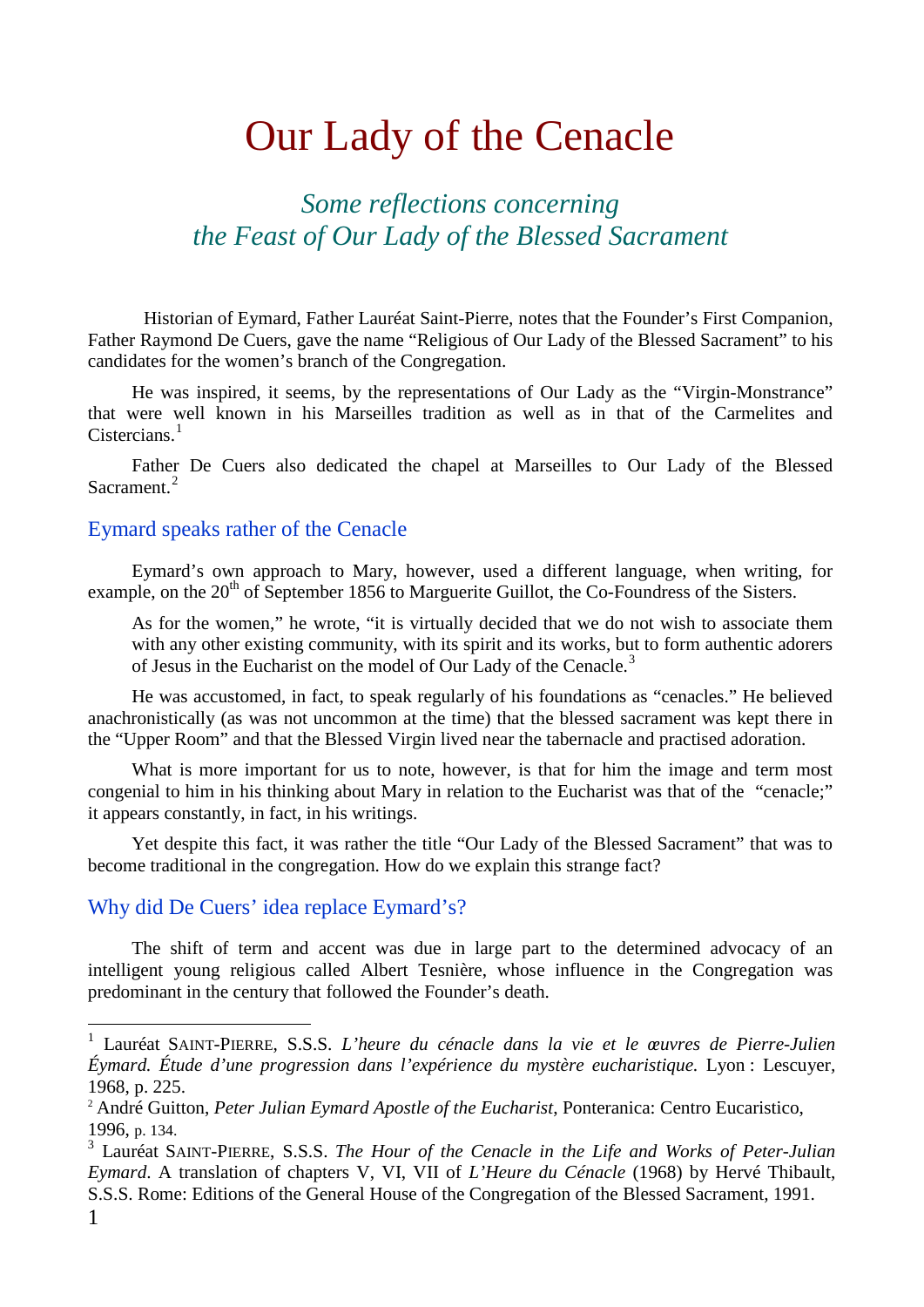On the one hand, we surely owe Tesnière a great debt of gratitude for having preserved Eymard's documents and recorded many of his conversations. On the other hand, however, we cannot rely entirely on what he has left us, since his contribution is, at times, seriously flawed.

Most important of all, it must be remembered that Tesnière never really grasped in a clear way the difference between Eymard's ideas and those of his First Companion. The Founder himself drew a contrast between his own ever-developing ideas that were often, it must be said, too new for the people of his time, and those of de Cuers, characterized by Eymard himself as his companion's "old ideas."

Many of these "old ideas" Eymard had once shared with De Cuers, but they were to become the cause of conflict between them leading eventually to a painful separation.

They were men of very different cast of mind. The Founder was possessed of a quick and restless intelligence, ever open to richer and fuller understanding; his thinking underwent constant development.

His companion was the opposite: faithful to his first ideas, even to the point of rigidity, his mind was attached to firmness and seems to have been incapable of change; as Eymard himself remarked, being afraid of change he clung to immobility as the guarantee of fidelity.

### Tesnière's failure to grasp their differences

Due to his failure to grasp the very real, and today easily discernible, differences between them, Tesnière passed on to history as Eymard's heritage ideas and practices that were, in many cases, more those of Father De Cuers' than those of Eymard himself.

That is exactly what happened in the case of Mary's title. Here it was Tesnière, above all, who made sure that Father De Cuers' ideas, attributed to Eymard, should become dominant in the Congregation.

He succeeded so well that the De Cuersian vision of our life, mission and spirituality was accepted by the congregation as authentic for exactly a century – that is, from the Founder's death in 1868. This remained the situation until the publication of two ground-breaking historical works – that of Lauréat Saint-Pierre's in 1968, followed by that of Donald Cave in the following year.

It was Tesnière, then, who was principally responsible for the text on Marian devotion that the 187[4](#page-1-0) Chapter inserted into the Constitutions after the death of the Founder.<sup>4</sup> Coming originally from Father De Cuers, as we have noted, the title of Our Lady of the Blessed Sacrament is never found in any of the drafts of the Constitutions from Eymard's hand, although he certainly did use it on occasion and even spoke warmly about it at least once, according once again to Tesnière, a month or two before his death. [5](#page-1-1)

As on so many occasions, although Eymard would not oppose, and was even willing at times to accept, certain of De Cuers' ideas or inventions – such as the royal mantle – when he acted and

<span id="page-1-0"></span> $4$  As a matter of fact, the chapter in the Constitutions on Mary had a somewhat chequered history. The 1888 General Chapter returned to Father Eymard's own text of 1860, which had no special chapter dedicated to Mary at all. Three years later, however – in 1891 – the next General Chapter decided to retrieve Tesnière's non-Eymardian insertion from the version of the Constitutions approved earlier in 1874. So Tesnière eventually won the day. See *La Spiritualité*, pp. 223-235. <sup>5</sup> For an example, see Guitton, p. 326: "We shall honour Mary under the title of Our Lady of the

<span id="page-1-1"></span>Blessed Sacrament!" This declaration was reported two years after Eymard's death by Tesnière. As Cave has documented, Tesnière's Marian piety was the object of criticism for its notable exaggerations even in his own time.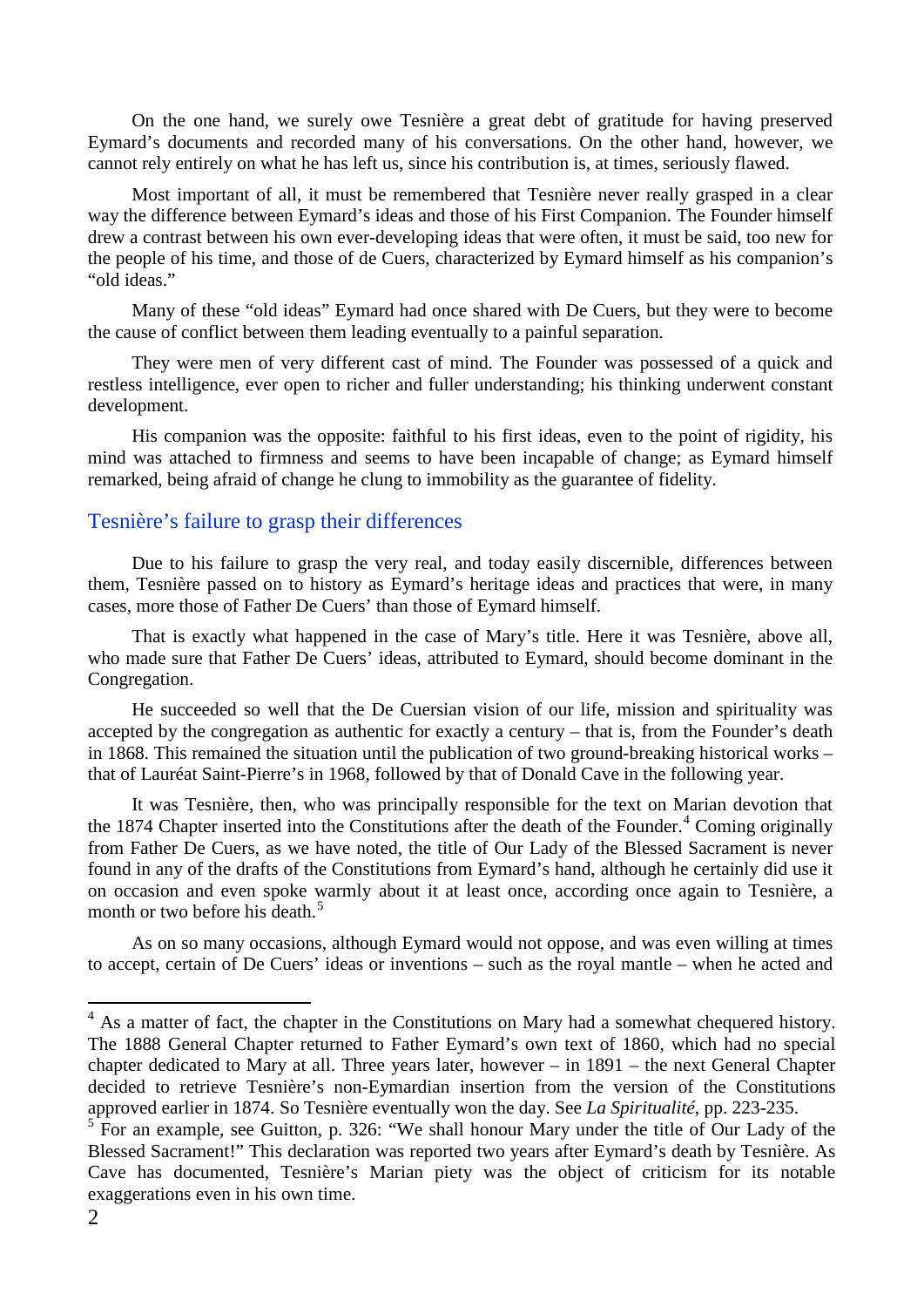spoke for himself he did so according to his own sensibility and vision.

## Two different approaches to church decor

For the Marseille foundation, for example, De Cuers ordered a monstrance to be made according to his idea of Christ's royalty, so evocative for Restorationist tastes of the time of the once union of throne and altar characteristic of French history for so long. It was surmounted by a royal crown of gold-plated silver with precious stones.

Instead of the simple white canopy, suggested by Eymard, he chose to install instead a royal mantle decorated with the Fleur de Lys (symbol of the French monarchy) unfolding beneath the royal crown, with its white and purple folds surrounding the monstrance.

Though Eymard himself never promoted this device, not only did it become after his death the usual practice in the Congregation for more than a century; it was even the symbol by which the identity of Congregation became universally known and recognized!<sup>[6](#page-2-0)</sup>

Similarly, in the 1860 draft of his Constitutions, Eymard spoke of Mary, as was his habit, in relation to the Cenacle, yet once again, it was the De Cuers model that became the characteristic of the Congregation for the century to follow.

### Eymard's own view of Mary in relation to Eucharist

Saint-Pierre's historical work has restored to us Eymard's mature view of the role of Mary in relation to the Eucharistic mystery. In its biblical and theological depth it is a perennially valuable one, provided we understand it as Eymard did, namely, as seeing in Mary a model for those in whom Christ wishes to become incarnate once again through holy communion.

Taken in this sense, its rich content far surpasses the devotional character of our familiar approach associated with the title of Our Lady of the Blessed Sacrament.

In his latter years, Saint-Pierre writes, Eymard came to see "in the Word Incarnate the model of union with God and in the gift of self, that living without self-ownership, the consequence of the wedding banquet." He goes on:

We find a further confirmation of our contention in the reflection of this period on Mary, Queen of the Cenacle. As in the meditations of 25 and 26 March during the Long Retreat, these reflections stress the interiority of the Cenacle, of the kingdom of God, and of the growth of Jesus Christ in us. Gone are the prolific legends and any reference to the Virgin-Monstrance. Mary's role as spouse and mother is presented to partakers of the broken bread as the model of adoration in spirit and in truth. That basis is enough for speaker and hearers.

Here are some samples of Eymard's very rich texts from the latter years of his life, when his thought had fully developed regarding the role of Mary in relation to the mystery of the Eucharist:

*25 March, 1867*. In the Incarnation, our Lord becomes our kinsman. He is the child of Mary, our sister, and he became our blood relative in order to raise us to divine kinship. Thus, brotherhood is the stamp of Christianity. Today's feast is all interior, it is a feast of communion. In communion, we incarnate Jesus Christ in us. Communion is the goal of the Incarnation. By receiving worthily, we enter into God's plan to complete it. Mary did not want to be alone in carrying Jesus. May the Lord find in us a fitting dwelling as he did in Mary.

*14 June, 1867*. The Holy Spirit will come upon you and the power of the Most High will overshadow you... What happened in Mary at the Incarnation also happens to us in holy

<span id="page-2-0"></span> $<sup>6</sup>$  Guitton, p. 161.</sup>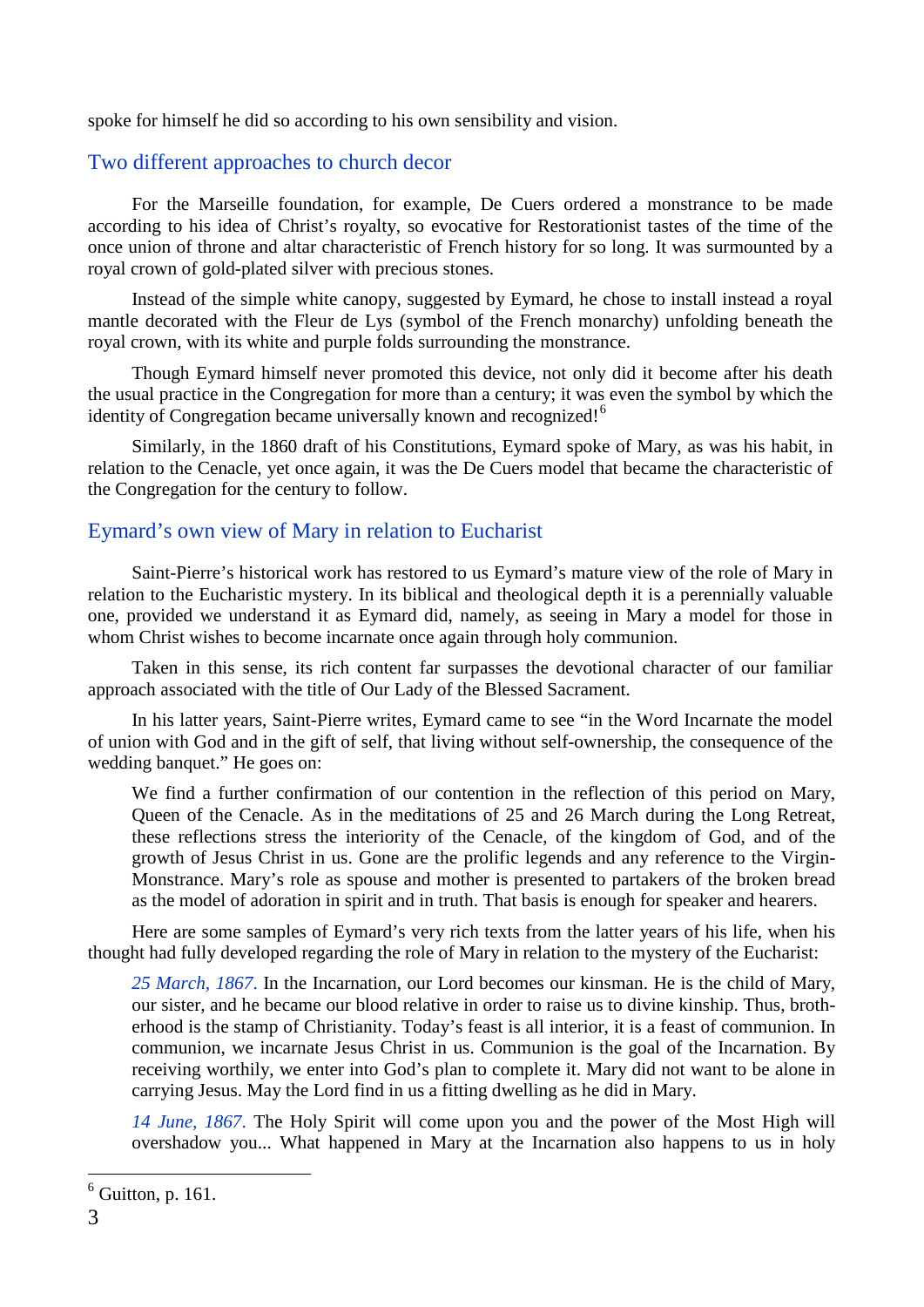communion. To make us other Christs, the Holy Spirit unites us to Jesus in a single body. The more perfect assumes the less perfect, and thereby we become changed in God. The Holy Spirit forms the Lord Jesus in our body by placing in us an earnest of the resurrection which will make us like the risen Christ. In our soul, the Spirit forms Jesus through union of interests. Allow the Holy Spirit to transform you into our Lord who seeks only to give himself and, for that, likes a large and well-aired Cenacle.

*26 March, 1868*. And the Word was made... bread. We receive Jesus Christ. In that way, the Eucharist is the extension of the Incarnation: and he dwelt among us... We need not envy our Blessed Mother. Our Lord gave himself to us to satisfy his love. And if you love our Lord in return, as Mary did, you become like a mother, begetting Jesus in you and able to engender him in others.

Commenting on these texts, Saint-Pierre goes on to point out how deeply the vision that inspires them draws upon the riches of our tradition.

Such language may sound forced, but it is only an echo of the words of Paul and of Augustine. The Letter to the Galatians, or that to the Ephesians, spoke not only 'of building up the body of Christ... unto the perfect man,' but even used the language of expectancy: "until Christ is formed in you.

# The constant influence of Saint Paul

The author goes on to point out Eymard's reliance on the teaching of St. Paul whose writings he read and meditated on assiduously, citing a number of the Founder's texts.

*5 July, 1967*. In holy communion, we receive Jesus Christ... He comes in us to form his virtues in us, to fashion us to his own likeness, to change us into his image. He accomplishes this education to his resemblance in us, so that he grows in us as well as we grow in his likeness "until we reach the state of the perfect man" as St. Paul says.

*6 December, 1867*. Our Lord does not form us so much as he forms himself in us. He comes in us in communion to grow in us and foster his union with us. I have a guest in me whom I must feast by serving him with the virtues which he likes. He will live in you and you will prolong his earthly life in you: "my children, I am in travail with you until Jesus Christ is formed in you" (Gal., 4:19), that is, until our Lord is conceived, born, and grows in you.

*8 May, 1868*. Our Lord unites himself to the faithful, forms a partnership with them through his presence, leads them to action. He is always active, he is still virtuous in his members: he is poor, chaste, obedient in us. We complete him, we fulfil him, we prolong him on earth. "Until Christ is formed in you," as St. Paul said. He lives in you. As proof, he asked Paul: "Why do you persecute me?" We are his members, he truly lives in us. And our actions are his as well as ours. That is our model of love. Never cease to maintain that union from which you will draw the greatest fruits and give God most glory.<sup>[7](#page-3-0)</sup>

The reader may perhaps ask whether it really makes so much difference whether we think of Mary as Our Lady of the Cenacle or as Our Lady of the Blessed Sacrament. So let us explore this question for a moment.

## What difference does the cenacle image make?

We will see the difference if we ask what each title evokes in the reader. The image of the Cenacle calls to mind the Last Supper, but also the gathered believers of the first community, about

<span id="page-3-0"></span> $<sup>7</sup>$  Saint-Pierre/Thibault, pp. 79-80.</sup>